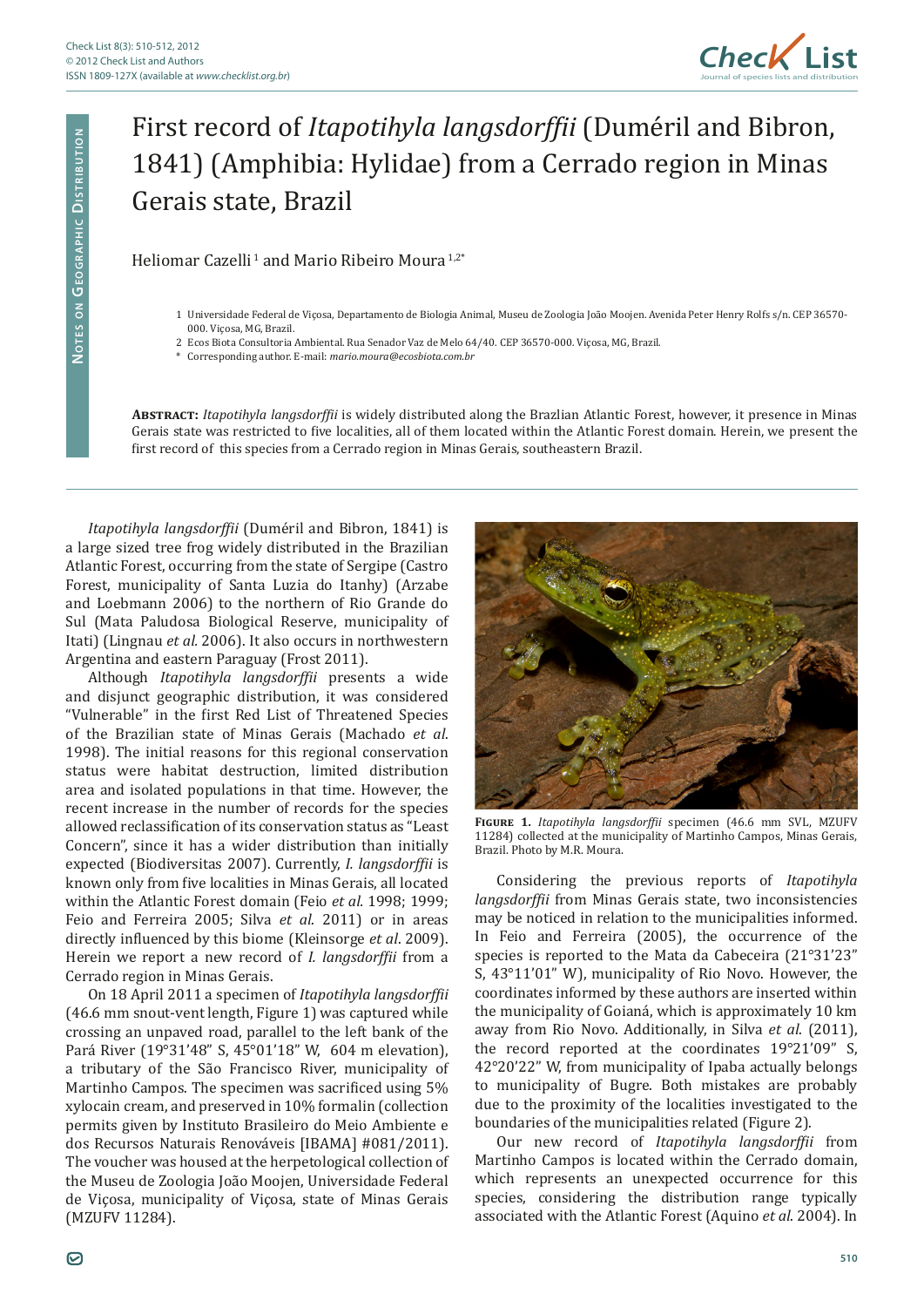2003, Toledo *et al.* reported the presence of *I. langsdorffii* in a Cerrado area in the southern highlands in the Brazilian state of São Paulo, at the municipality of Rio Claro (22°25' S, 47°33' W). According to these authors, anthropogenic activities may have resulted in the accidental introduction

of the species, for example as a result of trade in ornamental plants from the Atlantic Forest, used as shelter by individuals of *I. langsdorffii*. However, we could not confirm if the new record in Martinho Campos is result from accidental introduction.



**Figure 2.** Geographic distribution of *Itapotihyla langsdorffii* in Cerrado at Minas Gerais (MG) and São Paulo (SP), Brazil. Symbols: Circle = Literature record, Square = new record. Municipalities: 1, Poté (Silva *et al*. 2011); 2, Conceição do Mato Dentro (Kleinsorge *et al*. 2009); 3, Bugre (Silva *et al*. 2011); 4, Martinho Campos; 5, Marliéria (Feio *et al*. 1998; 1999); 6, Goianá (Feio and Ferreira 2005); 7, Rio Claro (Toledo *et al*. 2003). Dashed red line: boundaries of the priority areas for the conservation of herpetofauna. The small insert shows the complete geographic distribution (hatched area) of *I. langsdorffii* according with Aquino *et al.* (2004). Atlantic Forest: Cerrado: Caatinga: Atlantic Dry Forest.

The current disjunct distribution of *I. langsdorffii* between the Atlantic forest and decidual forests in the border between Paraguay and Argentina is probable a relictual distribution resulting from a contiguous population that may have existed during forest expansions in late Quaternary. However, modeling of Atlantic Forest range under climatic scenarios of 6,000 and 21,000 years did not predict any retention of large, stable forest refuge in the central and western Cerrado regions of Minas Gerais state (Carnaval and Moritz 2008). Therefore, we believe that the new record might result from an expansion of the *I. langsdorffii* range towards the Cerrado biome (not following an Atlantic forest expansion) since the ponds formed along the riparian vegetation of the Pará River may support reproduction and occurrence of the species.

The new record also represents the most continental known occurrence of *I. langsdorffii* in Minas Gerais, located approximately 160 km southwestern from Serra do Intendente State Park, municipality of Conceição do Mato Dentro (Kleinsorge *et al*. 2009), the closest previous record. It is worth noting that three of the six known sites of occurrence of this species in Minas Gerais are located in areas classified as priority for conservation of

the herpetofauna, including the new record present here, located in the priority area of Upper São Francisco River region (Drummond *et al*. 2005).

One of the parameters used in the selection of priority areas for conservation is the total species richness. A priority area is classified as "potential" in relation to its biological importance when it is insufficiently known and deserves scientific research (Drummond *et al.* 2005), like the priority area of Upper São Francisco River region. The development of studies that present basic information such as species lists or even notes of geographic distribution is especially important to detect species of restricted distribution or rare occurrence.

**Acknowledgments:** The authors are grateful to Felipe F. S. Leite and Fernanda P. Werneck for valuable comments on the manuscript. Ingá Engenharia e Consultoria Ltda. for logistical and financial support. MRM thanks Project Idea Wild for financial support.

## **Literature Cited**

Aquino, L., M.. Segalla, J. Faivovich and D. Baldo. 2004. *Itapotihyla langsdorffii*. *IUCN Red List of Threatened Species*. Electronic Database accessible at http://www.iucnredlist.org. Captured on 13 December 2011.